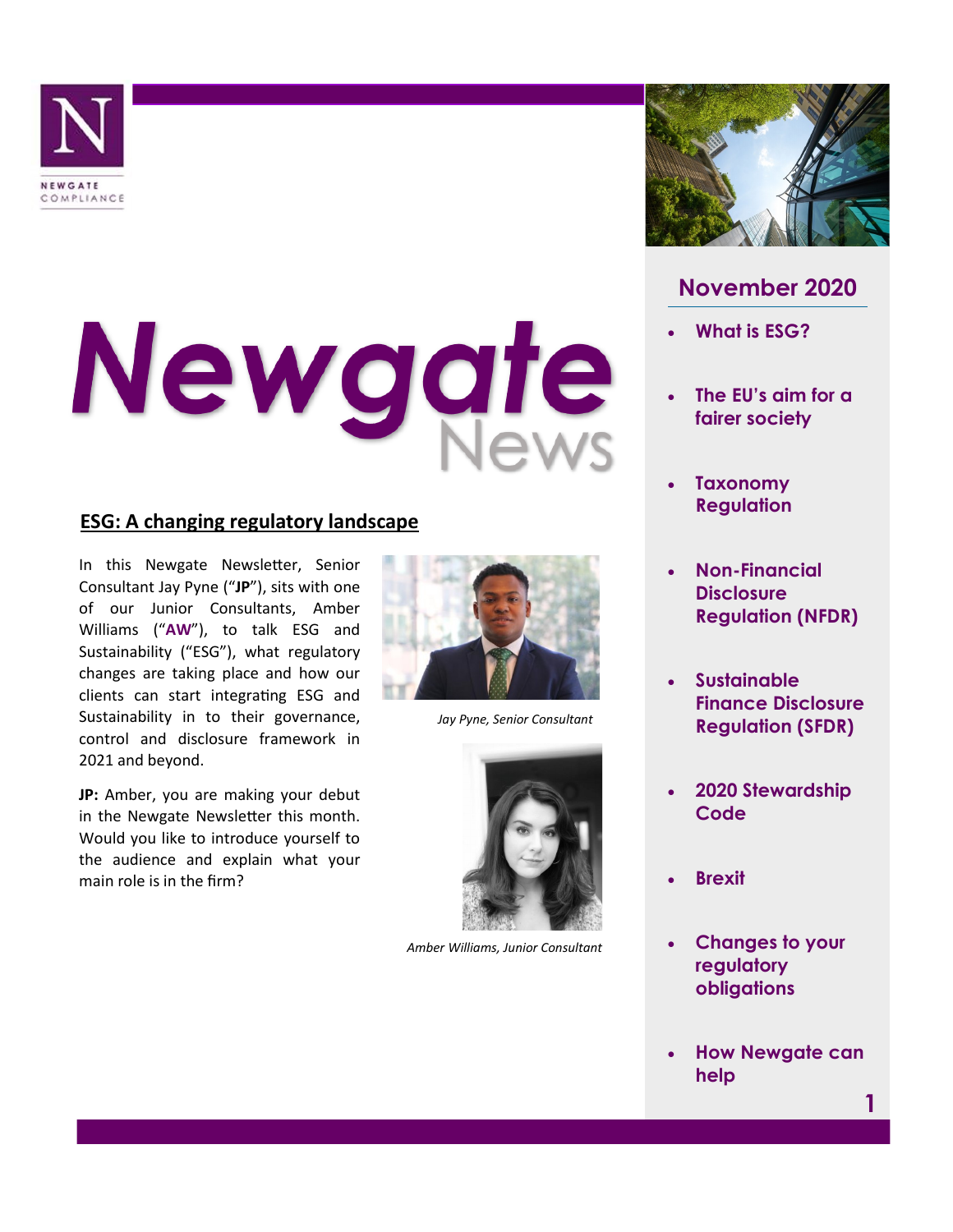**AW:** Yes, thank you for the introduction Jay. I joined Newgate in January this year and in between fielding the team's excessive requests for refreshments I have now settled down into a role in supporting the consultancy team on various ongoing tasks. I have also taken a keen interest in keeping up to date on regulatory updates from the FCA, helping draft our periodic newsletters and enforcement primers and participating in our internal weekly regulatory digest meetings.

**JP:** Thank you Amber. Your last sentence is relevant to our topic of discussion today. How have you found keeping up to date with the various items of regulatory change since joining the firm?

**AW:** It has certainly been a challenge keeping up. Aside from dealing with unprecedented events such as BREXIT and the COVID-19 pandemic, regulatory change seems to be coming at some pace. It seems that even though the UK is leaving the EU with effect from 31 December 2020, it will still need to be mindful of regulatory change occurring in the rest of Europe to remain a competitive market to do business in. And that leads me into the topic of this article. I have seen a lot of debate at an EU level on ESG and indeed proposed focus on these areas in underlying legislation that impacts MiFID firms and AIFMs. I have not seen too much direct correspondence from the FCA on these topics. I therefore ask you Jay to tell me more about what ESG and Sustainability means? Where did the term come from and how relevant is it from a compliance point of view for our clients?

**JP:** I say Amber that is an excellent question. If only there was someone else here, I could refer you to for an answer! In short, Environmental, Social and Governance requirements are a helpful framework for understanding Sustainable Investing. European sustainable funds now hold a hefty [€668 billion of assets, up 58% from 2018.](https://www.morningstar.co.uk/uk/news/199190/record-shattering-year-for-sustainable-investments.aspx) ESG is an increasingly attractive part of investment for investors wanting to create returns and positively impact the environment. As a result of this, we have seen growing attention across the financial services sector for products that are to some degree ESG-conscious.

**AW:** What do you mean by 'ESG-conscious'?

**JP:** I mean that 'ESG' is an unregulated term. We can see an increase in products and offerings that focus on ESG impact, however it is not easy to estimate how far these positive ESG impacts really go. 'Green washing', or overstating the positive impact of a fund, has been a crucial part of the recent [regulatory changes](https://www.fca.org.uk/publication/feedback/fs19-6.pdf) to ESG requirements by the [Financial Conduct](https://www.fca.org.uk/publication/corporate/climate-financial-risk-forum-guide-2020-summary.pdf)  [Authority \(FCA\) and the European Union](https://www.fca.org.uk/publication/corporate/climate-financial-risk-forum-guide-2020-summary.pdf)  [\(EU\).](https://www.fca.org.uk/publication/corporate/climate-financial-risk-forum-guide-2020-summary.pdf)

### SUSTAINABLE 子熟 **DEVELOPMENT**

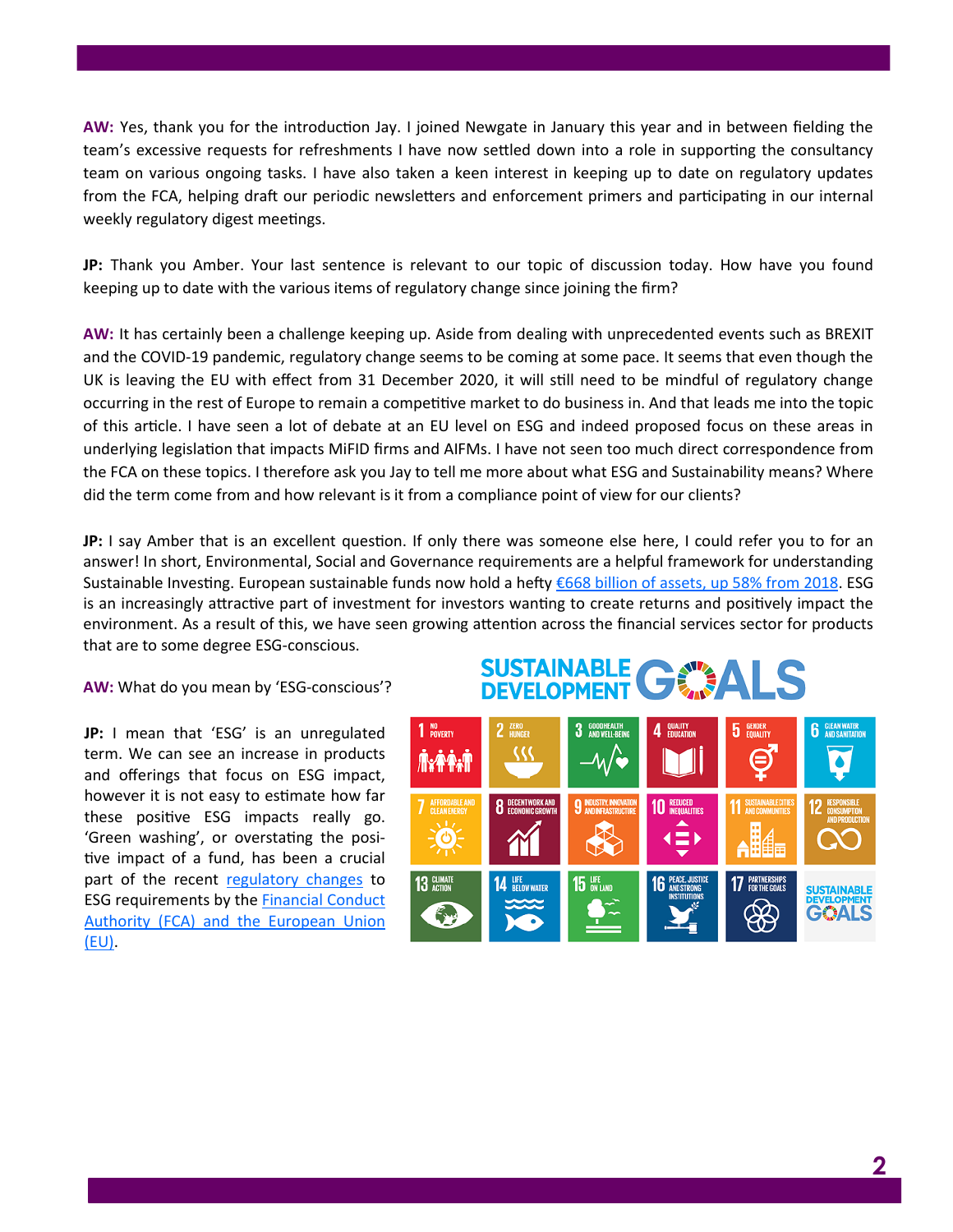**AW:** Can you tell me more about the regulatory changes you refer to? Who does this affect?

**JP:** ESG and Sustainability has been a crucial focus for the EU over the past decade (arguably beyond this). In 2015, the UN published its 'Sustainability Development Goals' (SDG), and then in 2016 the Paris Agreement, we can see a proliferation of regulatory changes to coincide with the EU's overall ambition to create a more sustainable and fair society. In December 2019, the Council and the European Parliament reached a political agreement on the Taxonomy Regulation, which provides performance thresholds for identifying environmentally sustainable economic activities. To qualify, a project or business activity must: (1) make a substantial contribution towards one of six climate change and environmental goals, (2) avoid significant harm to other environmental objectives; (3) meet certain social and governance safeguards related to responsible business practices.

**AW:** What kinds of disclosures will firms be asked to make because of the Taxonomy regulation?

**JP:** The Taxonomy advances different disclosure requirements for "large companies" (listed companies, banks, and insurers with over 500 employees) and "financial market participants" (entities which offer financial products in the EU). Financial market participants must disclose, for each financial product, (1) how and to what extent they have used the Taxonomy in determining the sustainability of the underlying investments, (2) to what environmental objectives the investments contribute, and (3) the proportion of the underlying investments that are Taxonomy-aligned. Certain financial products, such as pension offerings, are required to include the disclosures, while disclosures for other financial products are required on a comply-or-explain basis.

**AW:** What are the timescales for this?

**JP:** Financial market participants will be required to complete their first set of disclosures by December 31, 2021, while large companies will be required to disclose in 2022.

**AW:** What else can we expect to see coming into force in the new year?

**JP:** If we view the Taxonomy regulation as the overarching legislation, it helps to explain two other important regulatory updates: the Non-Financial Disclosure Regulation (NFDR) and the Sustainable Finance Disclosure Regulation (SFDR). The former a valuable example of the ESG landscape moving forward, the latter an important regulatory update requiring action by asset managers and financial market participants.

## **AW:** So firstly, what is the NFDR?

**JP:** NFDR requires large 'EU' "public interest" corporates to publish data on the impact their activities have on ESG factors. For example, disclosures could include the environmental sustainability of an investment and the provenance of ESG claims made or the risks that ESG considerations could present to investments.

**AW:** What can you tell me about SFDR?

**JP:** SFDR is where it becomes more practically important for our asset managers and firms with ESG product offerings to get to grips with. The SFDR applies product and manager level disclosure requirements to so-called 'Financial Market Participants' (FMP) for all products marketed into Europe (including those managed by non-EU firms).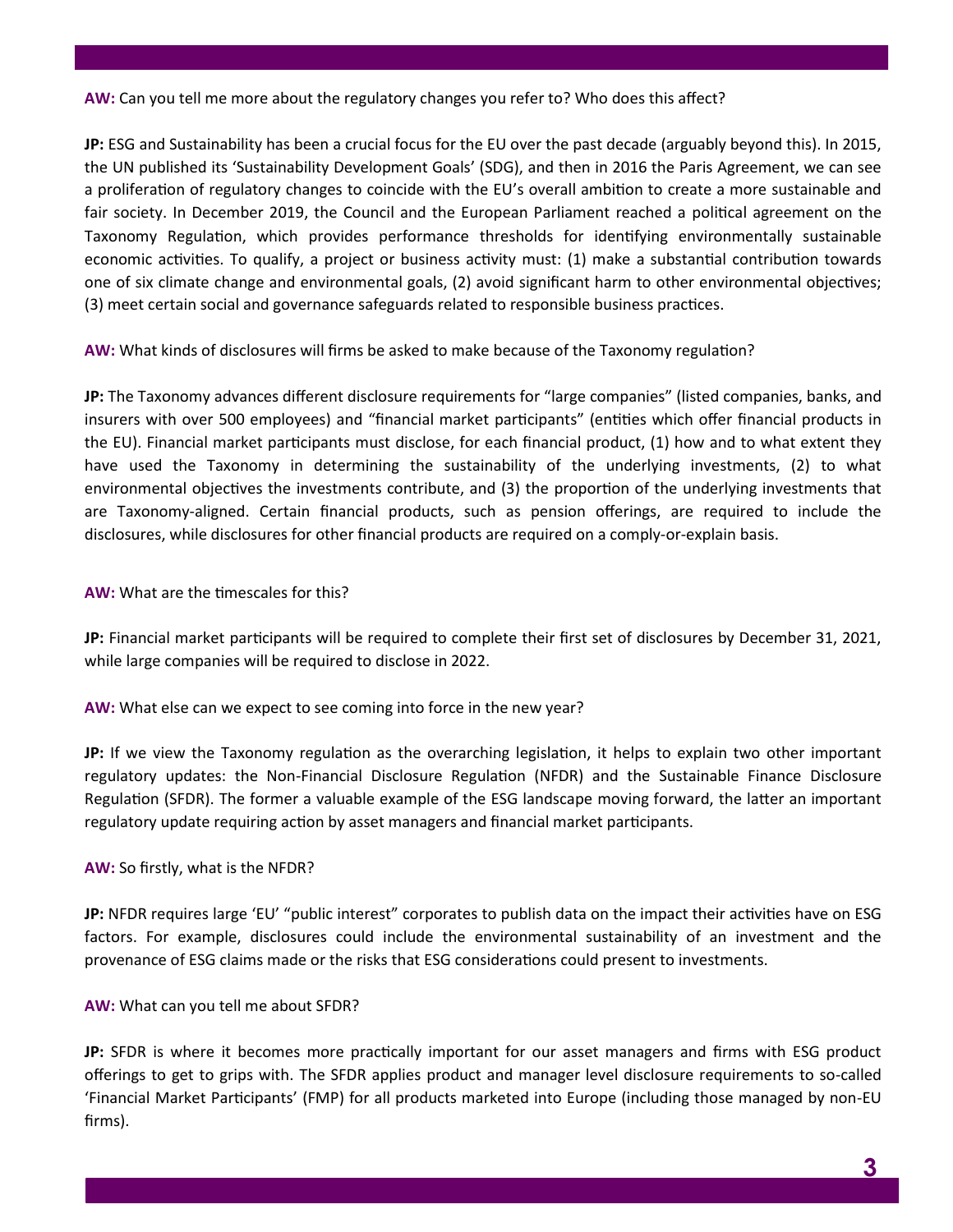**AW:** Can I clarify here exactly how the EU define a 'financial market participant' (FMP)?

**JP:** An FMP is an umbrella term including portfolio managers, pension providers, alternative investment managers (AIFMs) and UCITS Management Companies (ManCos).

**AW:** Okay great. What requirements fall under SFDR?

**JP:** There are three categories of product under SFDR: products that have sustainable investment as their objective (article 9 products), products that promote an environmental or social characteristic (article 8 products) and out of scope products – products that do not purport to promote any kind of ESG objective. All product providers will be subject to additional disclosure requirements because of SFDR to some degree, even if they only manufacture out of scope products, though the burden will be less for these firms. The form and content of the disclosures will be highly prescriptive, including the use of standardised templates. ESMA are trialling templates now and I am patiently waiting on the feedback!

**AW:** Where can we find these templates?

**JP:** Although the survey is now closed, you can find the templates via [EIPOA.](https://www.eiopa.europa.eu/content/survey-product-disclosure-templates-under-sustainable-finance-disclosure-regulation_en)

**AW:** Thanks. What else is there to the SDFR that our clients should know about?

JP: From the 10<sup>th</sup> March 2021, under SFDR all products must be accompanied with a pre-contractual disclosure that sets out the manner in which sustainability risks are integrated into investment decisions and the likely impacts of sustainability risks on the returns of the product. Even where sustainability risks have been deemed to be irrelevant, a brief explanation of the reasoning must be provided. Firms with over 500 employees must additionally disclose how the financial product considers principal adverse impacts on the sustainability of the product, or for smaller firms that have opted out, an explanation of the reasons why they do not consider the adverse impacts of investment decisions on sustainability factors. This requirement applies from December 2022.

**AW:** I see, a comply-or-explain basis makes sense for the varying levels of products in the market with an ESG offering. What can we advise those firms that do promote ESG characteristics or have a clear ESG objective, those 'article 8 and 9' products you refer to?



**JP:** These firms must make a pre-contractual disclosure in the form of a yet to be finalised mandatory template, to include: the product's ESG objective and a breakdown of the different categories of investment; the investment strategy; an explanation of how indicators for adverse impacts are considered and how investments that cause significant harm to sustainable objectives are screened out; a list of sustainability indicators and information on how the use of derivatives is consistent with the ESG aims of the product.

The template must include a link to a more detailed product specific website disclosure, including information on monitoring, due diligence, and engagement around ESG factors. Periodic reports for article 8 and 9 products must also include a description of the extent to which the sustainability objectives of the products have been met. A mandatory template for inclusion for these disclosures is expected, yet to be finalised.